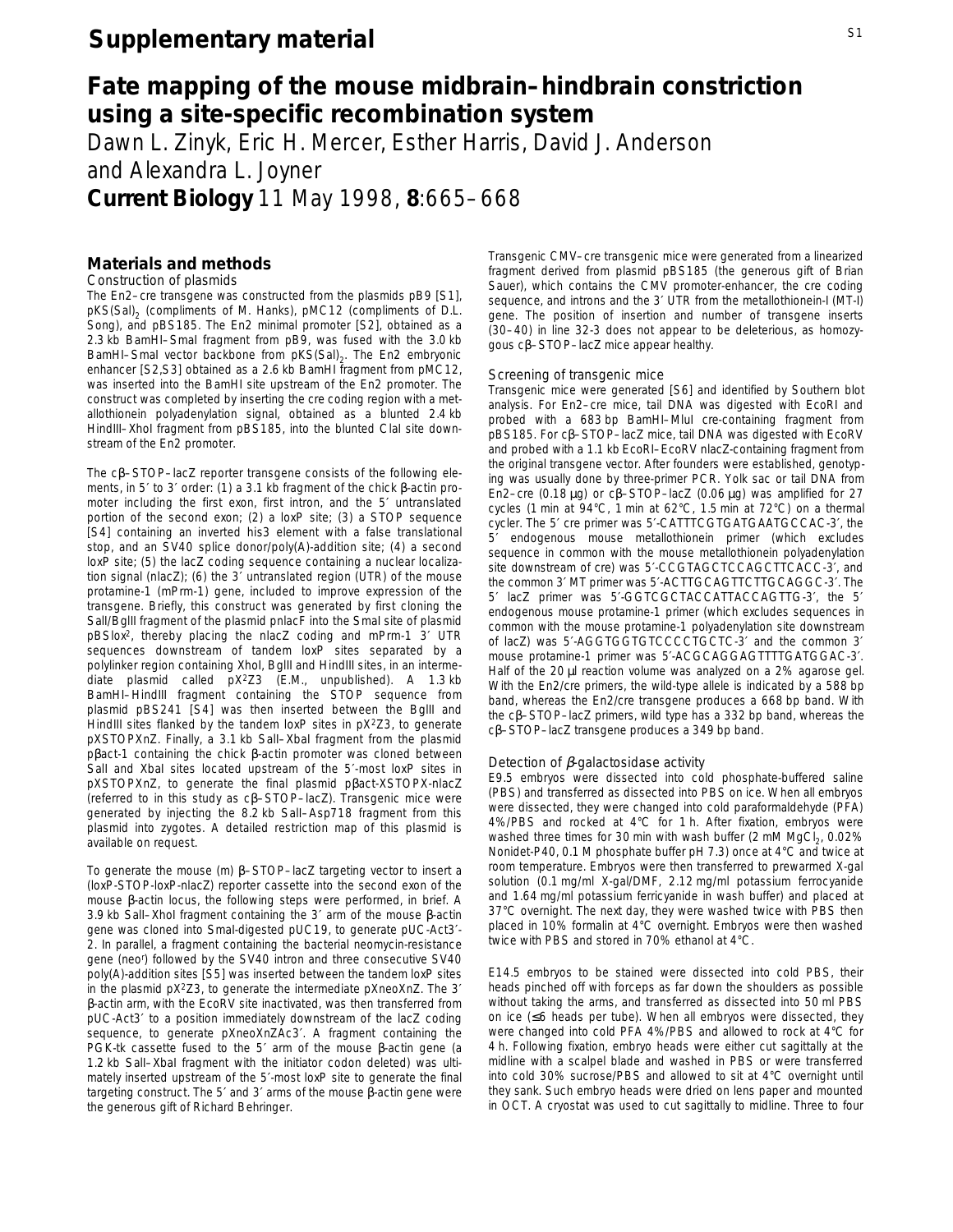head-containing blocks were placed in 50 ml tubes and allowed to rock in 40 ml of wash buffer at room temperature for 15 min and then in fresh 40 ml wash buffer for 30 min. Three to four brains, cut with a scalpel or cryostat, were then put into 15–20 ml of prewarmed X-gal solution and allowed to stand covered at 37°C overnight. After one PBS rinse, heads were placed in 40 ml 10% formalin for 4 h to overnight. Heads were then rinsed with PBS and stored in 70% ethanol at 4°C.

Adult brains were dissected out dry, cooled at 4°C for 3 min and sliced sagittally into 2 mm slices. The slices were transferred to room temperature PFA 4%/PBS and then placed on ice until all brains were finished. The brain slices were changed into fresh cold PFA 4%/PBS and placed at 4°C for 1 h: 15 min standing, 45 min rocking. After fixation, brains were washed three times for 30 min with wash buffer, once at 4°C and twice at room temperature. They were then changed into prewarmed X-gal solution and placed at 37°C overnight. The next day, brains were washed twice with PBS then placed in 10% formalin at 4°C overnight. Brains were then washed twice with PBS and stored in 70% ethanol at 4°C.

#### *RNA* in situ *hybridization*

Whole-mount RNA *in situ* procedures were carried out according to Conlon and Rossant [S7].

#### *Production of targeted mice: ES cell culture, screening for homologous recombinants and chimera production*

The mβ–STOP–*lacZ* targeting construct was generated by homologous recombination in embryonic stem (ES) cells of the mβ–STOP–*lacZ* targeting construct into the second exon of the mouse β-actin gene [S8]. The mβ–STOP–*lacZ* targeting construct was released from the plasmid by *Sal*I digestion and then introduced into ES cells by electroporation. The R1 ES cell line [S9] was propagated, electroporated and selected as described by Wurst and Joyner [S8]. After positive-negative selection with G418/ganciclovir-containing media, surviving ES cell clones were analyzed by genomic Southern blot analysis using two external probes, a 5′ 0.37 kb *Eco*RV fragment and a 3′ 0.48 kb *Xho*I–*Bam*HI fragment. Genomic DNA digested with *Eco*RV and probed with the 5′ probe gave a 1.4 kb wild-type and 5.3 kb mutant fragment, and probed with the 3′ probe gave a 8.2 kb wild-type and 12.5 kb mutant band. Southern blot analysis identified 3 of 55 neomycin- and ganciclovir-resistant clones as being correctly targeted. Two of the targeted lines were used to produce chimeras through aggregration with morulae [S10]. Three chimeras from one line were found to transmit the embryonic stem cell genotype to heterozygous mice after breeding with CD1 mice, referred to as β*-actinneolacZ*. Homozygous β*-actinneolacZ* mice were never obtained, suggesting that disruption of the β-actin gene results in embryonic lethality. Tail or yolksac DNA (~10 µg) was digested with *Eco*RV and run on a 1% agarose gel. A 370 bp *Eco*RV–*Xho*I β*-actin*-containing fragment of the original targeting construct was used as the hybridization probe.

To determine the potential for *lacZ* expression from the β-actin locus, β*actinneolacZ* mice were mated with mice carrying a CMV–*cre* transgene, a different line than the one used to study the STOP–lacZ mice. From this cross, 4 of 11 progeny were identified as carrying both the targeted β-actin allele and the CMV*cre* construct. Two of the double transgenics carried the β*-actinlacZ* allele generated by Cre-mediated deletion of *neor* in most cells. One of the β*-actinlacZ* females was crossed with a CD1 male and killed when the embryos reached E11.5. Various tissues were removed from the mother and half of each adult tissue was used for either βgal staining or northern blot analysis with a *lacZ* probe. As a control for *lacZ* expression, tissues from a mouse carrying the ROSA26 gene trap insertion that expresses *lacZ* ubiquitously [S11] were also analyzed. Whereas every cell type in all ROSA tissues analyzed expressed *lacZ*, only the brain of the adult β*-actinlacZ* mouse showed any staining, primarily limited to the cortex, granular cells of the cerebellum and hippocampus (data not shown). Northern blot analysis did not detect a *lacZ* transcript in any of the β*-actinlacZ* tissues whereas a transcript was detected in all of the ROSA26 tissues (data not shown). The fact that a *lacZ* transcript was not detected in the brain tissues of the β*-actinlacZ* mouse in spite of βgal activity probably reflects the differing sensitivities of the two assays. Five of the nine E11.5 embryos recovered from the β*-actinlacZ* mouse carried the β*-actinlacZ* allele and they exhibited only scattered βgal staining in cells in the heart and, in one embryo, also in the spinal cord (data not shown). Similar results were obtained with embryos from the other β*-actinlacZ* mouse. Targeting elsewhere in the β-actin gene might produce more robust *lacZ* expression, although at least one other attempt to produce a gene trap in the first intron did not result in ubiquitous expression [S12].

#### **References**

- S1. Joyner AL, Martin GR: *En-1* **and** *En-2***, two mouse genes with sequence homology to the** *Drosophila engrailed* **gene: expression during embryogenesis.** *Genes Dev* 1987, **1:**29-38.
- S2. Logan C, Khoo WK, Cado D, Joyner AL: **Two enhancer regions in the mouse** *En-2* **locus direct expression to the mid/hindbrain region and mandibular myoblasts.** *Development* 1993, **117:**905-916.
- S3. Song DL, Chalepakis G, Gruss P, Joyner AL: **Two** *Pax***-binding sites are required for early embryonic brain expression of an** *Engrailed-2* **transgene.** *Development* 1996, **122:**627-635.
- S4. Lakso M, Sauer B, Mosinger Jr B, Lee EJ, Manning RW, Yu S-H, *et al*.: **Targeted oncogene activation by site-specific recombination in transgenic mice.** *Proc Natl Acad Sci USA* 1992, **89:**6232-6236.
- S5. Maxwell IH, Harrison GS, Wood WM, Maxwell F: **A DNA cassette containing a trimerized SV40 polyadenylation signal which efficiently blocks spurious plasmid-initiated transcription.** *BioTechniques* 1989, **7:**276-280.
- S6. Hogan B, Costantini F, Lacy E: *Manipulating the Mouse Embryo. A Laboratory Guide***.** Cold Spring Harbor, New York: Cold Spring Harbor Laboratory; 1986.
- S7. Conlon RA, Rossant J: **Exogenous retinoic acid rapidly induces anterior ectopic expression of murine** *Hox-2* **gene** *in vivo*. *Development* 1992, **116:**357-358.
- S8. Wurst W, Joyner AL: **Production of targeted embryonic stem cell clones.** In *Gene Targeting, A Practical Approach.* Edited by Joyner AL. Oxford: IRL Press; 1993:33-61.
- S9. Nagy A, Rossant J, Nagy R, Abramow NW, Roder JC: **Derivation of completely cell culture-derived mice from early-passage embryonic stem cells.** *Proc Natl Acad Sci USA* 1993, **90:**8424-8428.
- S10. Nagy A, Rossant J: **Production of completely ES cell-derived fetuses.** In *Gene Targeting, A Practical Approach*. Edited by Joyner AL. Oxford: IRL Press; 1993:147-180.
- S11. Friedrich G, Soriano P: **Promoter traps in embryonic stem cells: a genetic screen to identify and mutate developmental genes in mice.** *Genes Dev* 1991, **5**:1513-1523.
- S12. Shawlot W, Deng JM, Fohn LE, Behringer R: **Restricted** b**galactosidase expression of a hygromycin-lacZ gene targeted to the** b**-actin locus and embryonic lethality of** b**-actin mutant mice.** *Transgenic Res*, in press.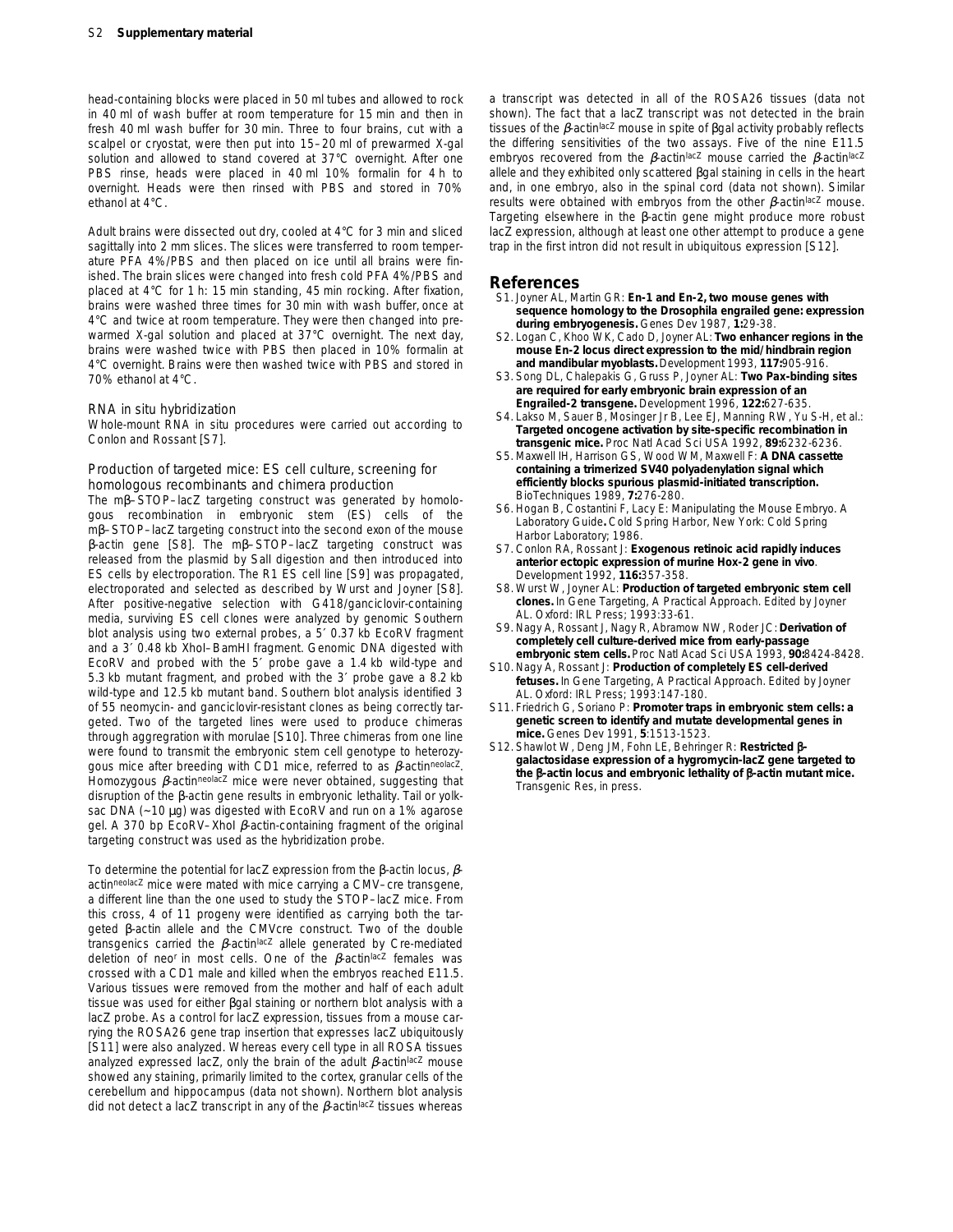### **Table S1**

#### Percentage of animals expressing  $\beta$ gal in various regions of **CMV–***cre***;c**β**–STOP–***lacZ* **adult brains.**

|                       | % $\beta$ gal staining ( <i>n</i> = 20) |                  |                  |  |  |  |  |
|-----------------------|-----------------------------------------|------------------|------------------|--|--|--|--|
| Brain region          | $+$                                     | 土                |                  |  |  |  |  |
| Olfactory bulbs       | 85                                      | 15               |                  |  |  |  |  |
| Cortex                | 70                                      | 30               |                  |  |  |  |  |
| Ventral telencephalon | 40                                      | $30^*$           | 30               |  |  |  |  |
| Hypothalamus          | 20                                      | 15 <sup>†</sup>  | 65               |  |  |  |  |
| Thalamus              | 65                                      | $35^{\ddagger}$  | $\left( \right)$ |  |  |  |  |
| <b>Hippocampus</b>    | 85                                      | 5                | 10               |  |  |  |  |
| Tectum                | 30                                      | 40 <sup>§</sup>  | 30               |  |  |  |  |
| Tegmentum             | 25                                      | 5                | 70               |  |  |  |  |
| Cerebellum            | 40                                      | 50 <sup>1</sup>  | 10               |  |  |  |  |
| Hindbrain             | 25                                      | 50 <sup>II</sup> | 25               |  |  |  |  |

+ denotes strong expression in most or all cells; ± denotes mosaic staining; – denotes expression in no or very few cells. \*Ventral telencephalon staining is strongest in the striatum. †Only a small group of cells express in the hypothalamus. ‡Thalamus stains most strongly anteriorly. §Often layer-specific expression in the tectum. ¶Expression in many animals was stronger in the posterior cerebellum. <sup>II</sup>Expression only in the pontine nucleus of the metencephalon.

#### **Table S2**

| Percentage of animals with $\beta$ gal staining in various brain regions of $En2-cre; c\beta$ -STOP-lacZ double-transgenic E14.5 embryos. |           |        |           |    |           |    |     |           |     |    |         |     |     |         |     |
|-------------------------------------------------------------------------------------------------------------------------------------------|-----------|--------|-----------|----|-----------|----|-----|-----------|-----|----|---------|-----|-----|---------|-----|
|                                                                                                                                           |           | Line 3 |           |    | Line 4    |    |     | Line 6    |     |    | Line 11 |     |     | Line 22 |     |
| Brain region                                                                                                                              | $(n = 8)$ |        | $(n = 8)$ |    | $(n = 4)$ |    |     | $(n = 8)$ |     |    | $(n=3)$ |     |     |         |     |
|                                                                                                                                           |           | 土      |           |    | Ŧ         |    | $+$ | 土         |     |    | 土       |     | $+$ | 土       |     |
| Cortex                                                                                                                                    |           |        | 100       |    | 50        | 50 |     |           | 100 |    |         | 100 |     |         | 100 |
| Ventral telencephalon                                                                                                                     |           |        | 100       |    | 12        | 88 |     |           | 100 |    |         | 100 |     |         | 100 |
| Dorsal diencephalon                                                                                                                       |           |        | 100       |    | 12        | 88 |     |           | 100 |    |         | 100 |     |         | 100 |
| Ventral diencephalon                                                                                                                      |           | 100    |           |    | 12        | 88 |     |           | 100 |    |         | 100 |     |         | 100 |
| Superior colliculus                                                                                                                       |           | 100    |           |    | 100       |    |     | 50        | 50  |    | 62      | 38  |     | 100     |     |
| Inferior colliculus                                                                                                                       |           | 100    |           |    | 100       |    |     | 50        | 50  |    | 62      | 38  |     | 100     |     |
| Tegmentum                                                                                                                                 |           | 100    |           |    | 50        | 50 |     | 50        | 50  |    | 12      | 88  |     | 100     |     |
| Cerebellum                                                                                                                                |           | 100    |           | 50 | 50        |    | 25  | 75        |     | 12 | 88      |     | 33  | 67      |     |
| Metencephalon                                                                                                                             |           | 100    |           |    | 62        | 38 |     | 25        | 75  |    |         | 100 |     | 100     |     |

+ denotes strong staining in most or all cells; ± denotes mosaic staining; – denotes no or few cells staining.